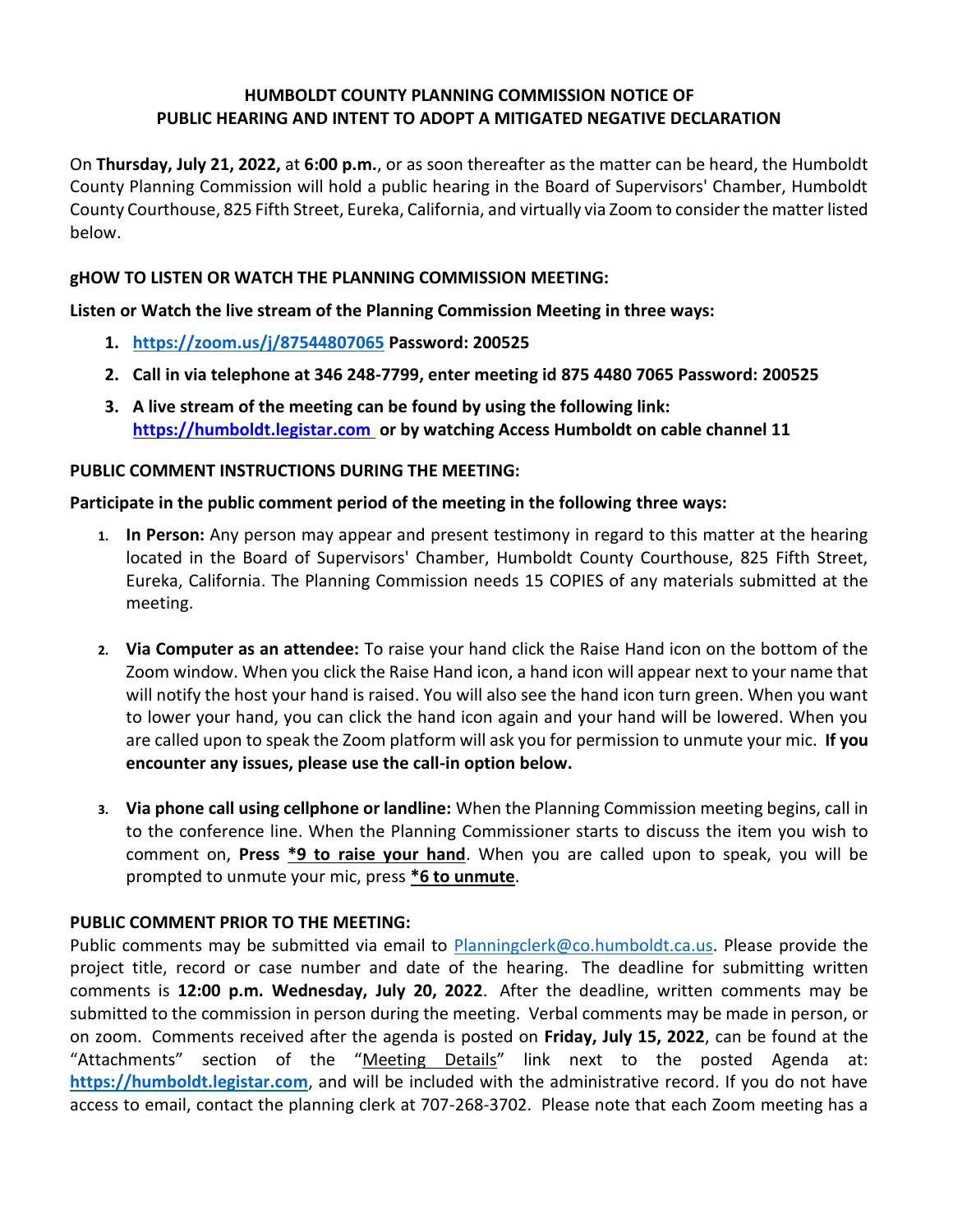unique meeting ID and password. Any item on this agenda that is continued to a future date will use the meeting ID and password applicable to the date the agenda item is to be heard again.

**Royal Gold, LLC,** Glendale area, Case Number PLN-2021-17077 (filed March 16, 2021); Assessor Parcel Numbers (APNs) 516-101-005, -008, -017, -040, -041, -060, -063, -064, -068, -079, -081, -083, -084 and 516-111-003, -062, -063, and -064. A Conditional Use Permit Is being sought to authorize an existing soil manufacturing and wholesale distribution facility. Operating year-round, daily activities primarily involve the blending and mixing of potting soils, raw material processing, and shipping and receiving activities. Coco pith is used as the basis for their soil products, though other components include: sawdust, compost, chicken manure, and fish bone. All of the materials used are imported to and processed at the project site. Manufacture of the final soil product requires grinding, screening, sorting, stockpiling, mixing, and packaging of these materials. The business began operating from the site in 2009, without the benefit of County review. In August 2016, a Use Permit for the operation was approved by the Planning Commission. Following this, the project was appealed to the Board of Supervisors and subject to litigation by Humboldt Baykeeper. After entering into a legal settlement with Baykeeper and completing extensive measures and improvements to the site designed to address water quality concerns, the appeal was withdrawn. The project has been resubmitted for consideration and revised to reflect these changes, as well as increases in operations and use of the site and changes to the footprint of existing and planned new facilities. Operations now span various contiguous parcels on the north side of Glendale Drive, totaling approximately 45.98 acres. Since August 2016, a number of unpermitted improvements have been constructed, including: two new buildings totaling approximately 12,180 ft.<sup>2</sup> as well as an approximately 1,500 ft.<sup>2</sup> addition to the amendment storage building. Other improvements and changes to the project include: installation of two portable office buildings, a fueling station, generators, paving, conversion of wetlands to stormwater detention basins and parking/driveways, construction of berms, security fencing, and a host of various stormwater improvements. Additional new improvements are proposed and include the construction of four new buildings totaling approximately 99,000 ft.<sup>2</sup>, a fueling station, new equipment, additional security fencing, additional security lighting, additional paving, extension of electric utility infrastructure, additional stormwater improvements, conversion of wetlands to stormwater detention features, and incorporation of fertilizer production activities. Stormwater from the central and eastern portions of the property flow to the south through a series of drainage ditches and culverts on adjacent private property before entering into Hall Creek and ultimately the Mad River. In considering the Use Permit, the Planning Commission is being asked to establish appropriate setbacks, lot coverage, and parking requirements for the current use. A Special Permit is also being requested to allow reduction of setbacks to on-site wetlands and riparian areas, filling of on-site wetlands, and conversion of wetlands to stormwater detention features. To offset these impacts, the project includes the following mitigation measures: construction of a 3.2-acre wetland in the northwest portion of the site, planting of the 50-foot upland buffer for the mitigation wetland with native species, and enhancement of the existing on-site wetlands remaining on the property.

As Lead Agency, the Humboldt County Planning and Building Department has prepared and circulated for public review a draft Mitigated Negative Declaration for the project. **This notification is to advise you that the Humboldt County Planning and Building Department will receive public comments on the proposed Supplemental Mitigated Negative Declaration from May 20, 2022, to June 20, 2022.** Comments may be